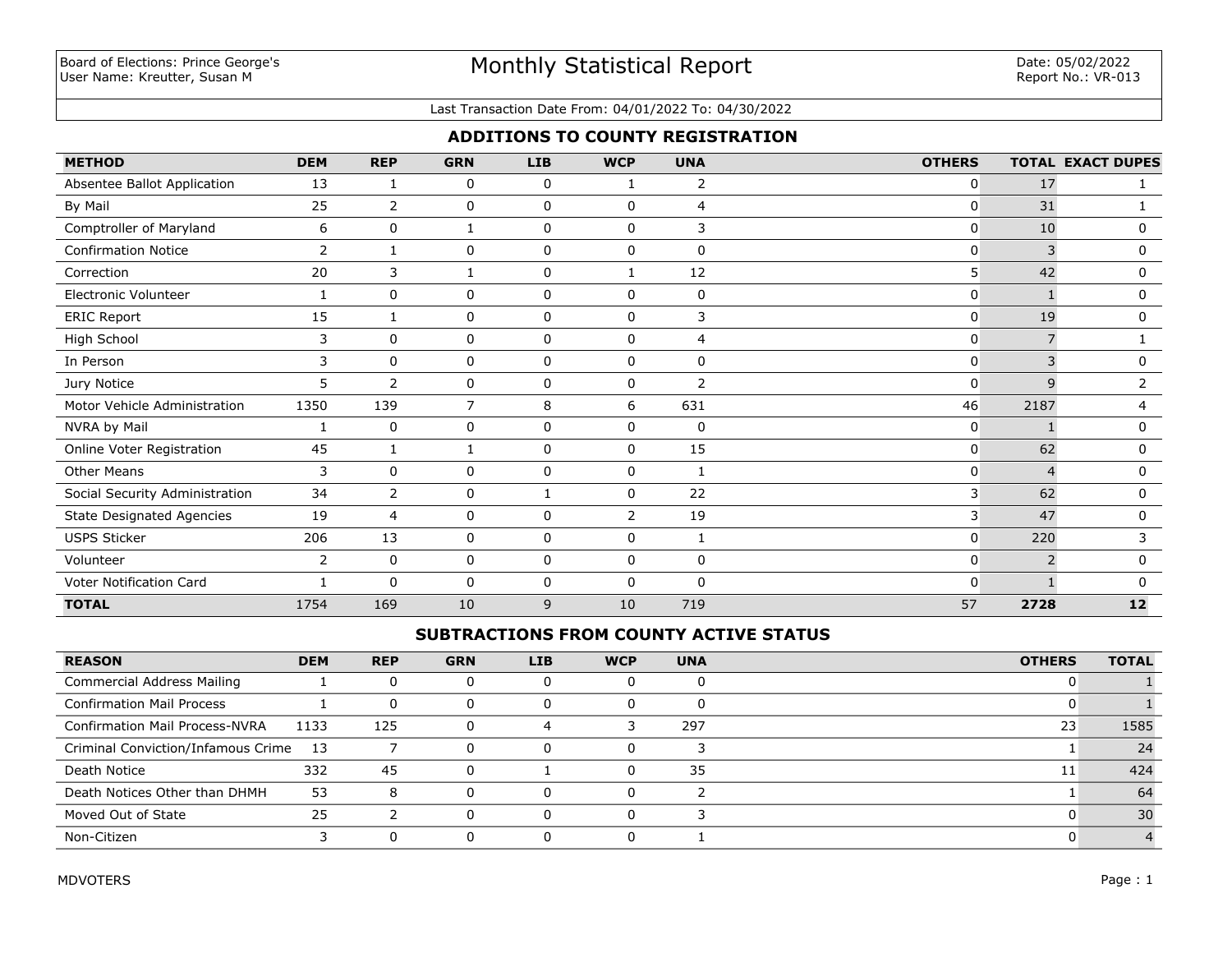| Board of Elections: Prince George's<br>User Name: Kreutter, Susan M |         |        | <b>Monthly Statistical Report</b> | Date: 05/02/2022<br>Report No.: VR-013 |                                                       |        |  |       |         |
|---------------------------------------------------------------------|---------|--------|-----------------------------------|----------------------------------------|-------------------------------------------------------|--------|--|-------|---------|
|                                                                     |         |        |                                   |                                        | Last Transaction Date From: 04/01/2022 To: 04/30/2022 |        |  |       |         |
| Voter Request                                                       |         |        | 0                                 | $\Omega$                               | $\Omega$                                              |        |  |       |         |
| Duplicate/Merged                                                    |         |        | 0                                 |                                        | 0                                                     |        |  |       |         |
| County Transfer Out                                                 | $-1173$ | $-121$ | -3                                | -4                                     | -3                                                    | $-172$ |  | $-18$ | $-1494$ |
| <b>TOTAL</b>                                                        | 2740    | 308    |                                   | 10                                     | h                                                     | 516    |  | 55    | 3638    |

## **AFFILIATION CHANGES**

| <b>CHANGE</b> | <b>DEM</b> | <b>REP</b> | <b>GRN</b> | <b>LIB</b> | <b>WCP</b> | <b>UNA</b>   | <b>OTHERS</b> | <b>TOTAL</b> |
|---------------|------------|------------|------------|------------|------------|--------------|---------------|--------------|
| From          | 481        | 103        |            |            |            | ~~<br>Уб     | 39            | 728          |
| To            | 122        | 110<br>118 |            |            |            | 4.4.5<br>41. | 44            | 728          |
| <b>TOTAL</b>  | $-359$     | ∸~         |            |            | ᅩ          | 319          |               | $\mathbf{O}$ |

## **CURRENT ACTIVE REGISTRATION**

| <b>ACTIVITY</b>              | <b>DEM</b> | <b>REP</b> | <b>GRN</b> | <b>LIB</b> | <b>WCP</b> | <b>UNA</b> | <b>OTHERS</b> | <b>TOTAL</b>   |
|------------------------------|------------|------------|------------|------------|------------|------------|---------------|----------------|
| <b>BEGINNING OF REPORT</b>   | 463636     | 37382      | 743        | 1280       | 469        | 83778      | 11258         | 598546         |
| ADDITIONS $(+)$              | 1754       | 169        | 10         | 9          | 10         | 719        | 57            | 2728           |
| REINSTATED (+)               | 73         | ь          |            | 0          | 0          | 23         |               | 103            |
| CANCELLED (-)                | $-380$     | $-54$      |            | $-2$       | 0          | $-45$      | $-13$         | $-494$         |
| COUNTY TRANSFER OUT (-)      | $-1173$    | $-121$     | -3         | $-4$       | -3         | $-172$     | $-18$         | $-1494$        |
| AFFILIATION CHANGES (+ OR -) | $-359$     | 15         |            |            | 15         | 319        |               | $\overline{0}$ |
| * INACTIVATED (-)            | $-1187$    | $-133$     |            | $-4$       | $-3$       | -299       | $-24$         | $-1650$        |
| $*$ REACTIVATED $(+)$        | 186        | 16         |            | 0          | 0          | 45         |               | 251            |
| <b>END OF REPORT TOTALS</b>  | 462550     | 37280      | 754        | 1281       | 488        | 84368      | 11269         | 597990         |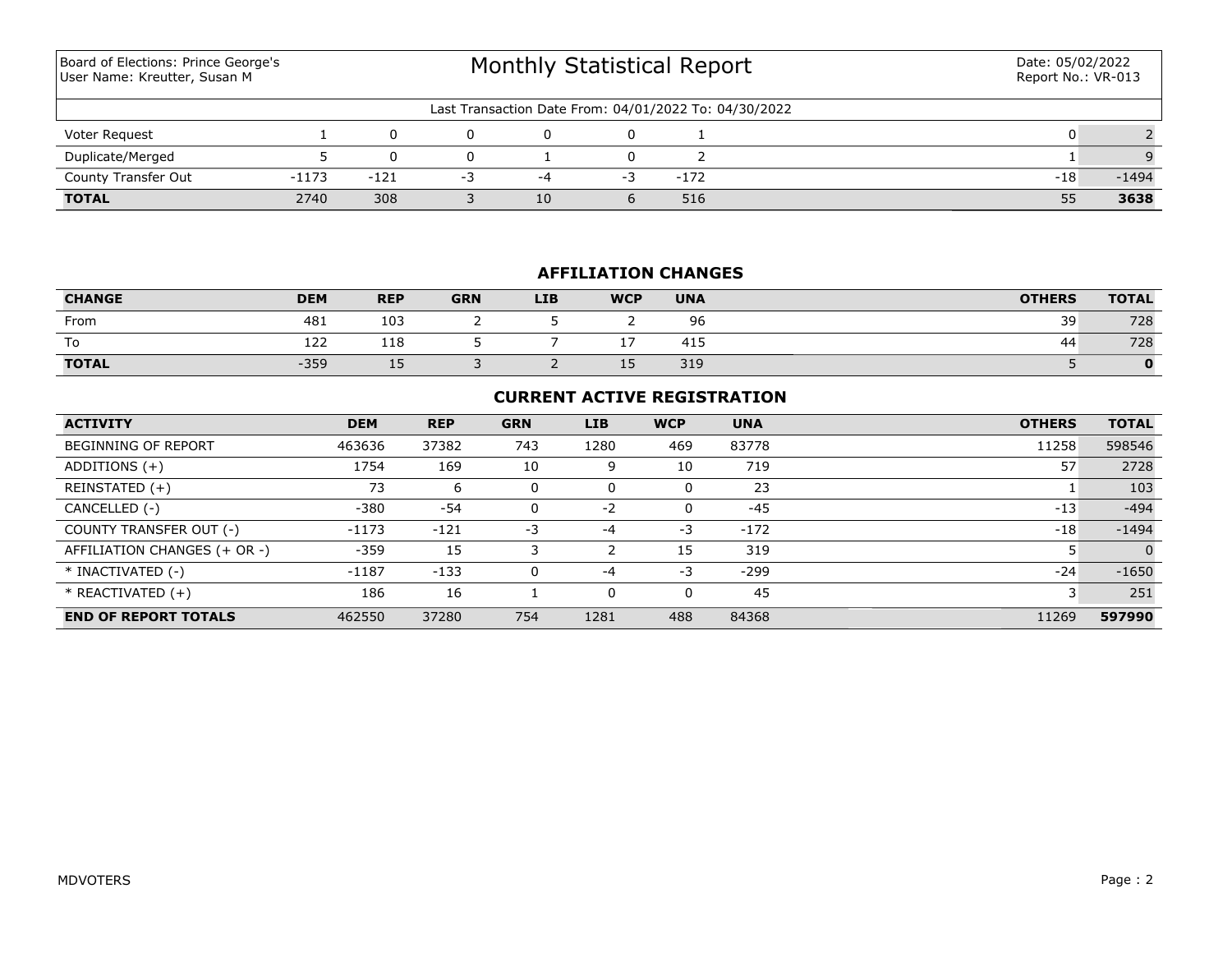#### Last Transaction Date From: 04/01/2022 To: 04/30/2022

### **INACTIVE REGISTRATION**

## **SUBTRACTIONS FROM COUNTY INACTIVE STATUS**

| <b>REASON</b>                      | <b>DEM</b>     | <b>REP</b> | <b>GRN</b>   | <b>LIB</b>  | <b>WCP</b>   | <b>UNA</b>     | <b>OTHERS</b> | <b>TOTAL</b>   |
|------------------------------------|----------------|------------|--------------|-------------|--------------|----------------|---------------|----------------|
| Absentee Ballot Application        | 31             |            | 0            | 0           | 0            | 2              | 0             | 34             |
| By Mail                            | 1              | 0          | 0            | 0           | 0            | 0              | 0             |                |
| Comptroller of Maryland            |                | 0          | 0            | $\mathbf 0$ | $\mathbf 0$  | $\mathbf 0$    | 0             | $\mathbf{1}$   |
| <b>Confirmation Mail Process</b>   | 29             | 1          | 0            | 0           | 0            | 4              | 0             | 34             |
| <b>Confirmation Notice</b>         | 14             | 0          | 0            | 0           | 0            | 2              | 0             | 16             |
| Correction                         | 10             |            | 0            | 0           | 0            | $\overline{2}$ |               | 14             |
| Criminal Conviction/Infamous Crime | 1              | 0          | 0            | 0           | 0            | 1              | 0             | $\overline{c}$ |
| Death Notice                       | 26             | 1          | 0            | 0           | 0            | 2              | 1             | 30             |
| ID Not Verified                    | -1             | 0          | 0            | $\mathbf 0$ | $\mathbf 0$  | $\mathbf 0$    | 0             |                |
| Motor Vehicle Administration       | 104            | 4          | 1            | 0           | $\mathbf{1}$ | 29             | 2             | 141            |
| Moved Out of State                 | 189            | 31         | 0            | 3           | $\mathbf 0$  | 64             | 4             | 291            |
| Online Voter Registration          | $\overline{2}$ | 0          | 0            | 0           | 0            | 0              | 0             | $\overline{2}$ |
| <b>State Designated Agencies</b>   | 3              | 0          | 0            | 0           | $\mathbf 0$  | 0              | 0             | $\overline{3}$ |
| <b>USPS Sticker</b>                | 22             | 4          | 0            | 0           | 0            | 5              | 0             | 31             |
| Duplicate/Merged                   | 0              | 0          | 0            | 0           | 0            | 0              | 0             | $\mathbf{0}$   |
| County Transfer Out                | $-26$          | $-5$       | 0            | 0           | 0            | $-7$           | 0             | $-38$          |
| <b>TOTAL</b>                       | 460            | 48         | $\mathbf{1}$ | 3           | 1            | 118            | 8             | 639            |

## **CURRENT INACTIVE REGISTRATION**

| <b>ACTIVITY</b>              | <b>DEM</b> | <b>REP</b> | <b>GRN</b> | <b>LIB</b> | <b>WCP</b> | <b>UNA</b> | <b>OTHERS</b> | <b>TOTAL</b> |
|------------------------------|------------|------------|------------|------------|------------|------------|---------------|--------------|
| BEGINNING OF REPORT          | 26976      | 3125       | 83         | 199        | 21         | 7184       | 591           | 38179        |
| $*$ INACTIVATED $(+)$        | 1187       | 133        |            |            |            | 299        | 24            | 1650         |
| *REACTIVATED (-)             | $-193$     | $-12$      | -1         | 0          | $-1$       | $-41$      | -3            | $-251$       |
| COUNTY TRANSFER OUT (-)      | $-26$      | -5         |            | 0          |            | $-1$       |               | $-38$        |
| AFFILIATION CHANGES (+ OR -) |            | 0          |            | 0          |            | O          |               | $\Omega$     |
| CANCELLED FROM INACTIVE (-)  | $-245$     | $-33$      |            | $-3$       | $\Omega$   | $-71$      | -5            | $-357$       |
| PENDING FROM INACTIVE (-)    | - 1        | 0          |            | 0          |            | $\Omega$   |               | $-1$         |
| <b>TOTAL INACTIVE</b>        | 27698      | 3208       | 82         | 200        | 23         | 7364       | 607           | 39182        |